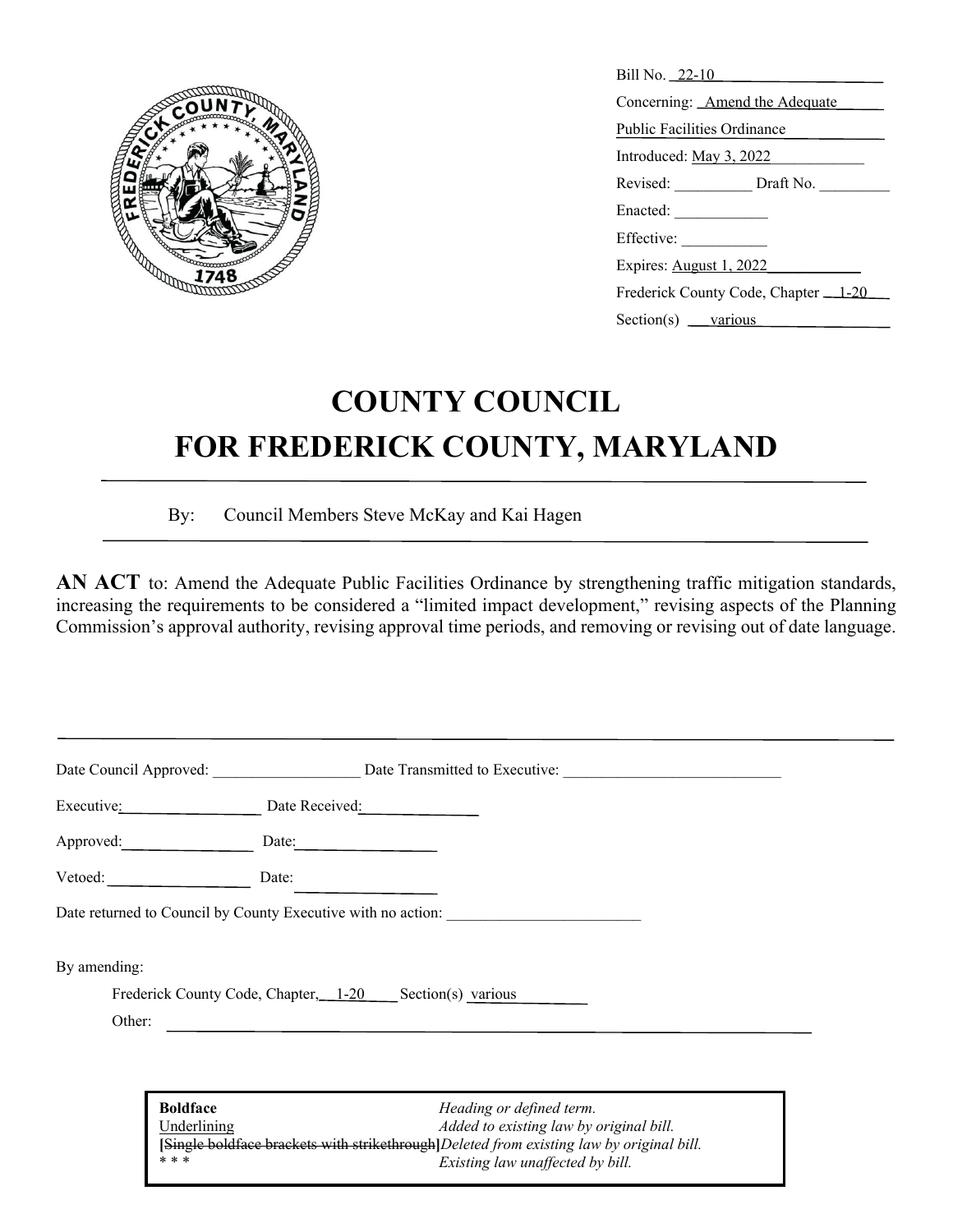#### Bill No. 22-10

The County Council of Frederick County, Maryland, finds it necessary and proper to amend the Adequate Public Facilities Ordinance, by strengthening traffic mitigation standards, increasing the requirements to be considered a "limited impact development," revising aspects of the Planning Commission's approval authority, revising approval time periods, and removing or revising out of date language.

NOW, THEREFORE, BE IT ENACTED, BY THE COUNTY COUNCIL OF FREDERICK COUNTY, MARYLAND that the Frederick County Code be, and it is hereby, amended as shown on the attached **Exhibit 1**.

> M.C. Keegan-Ayer, President County Council of Frederick County, Maryland

 $\mathcal{L}_\mathcal{L}$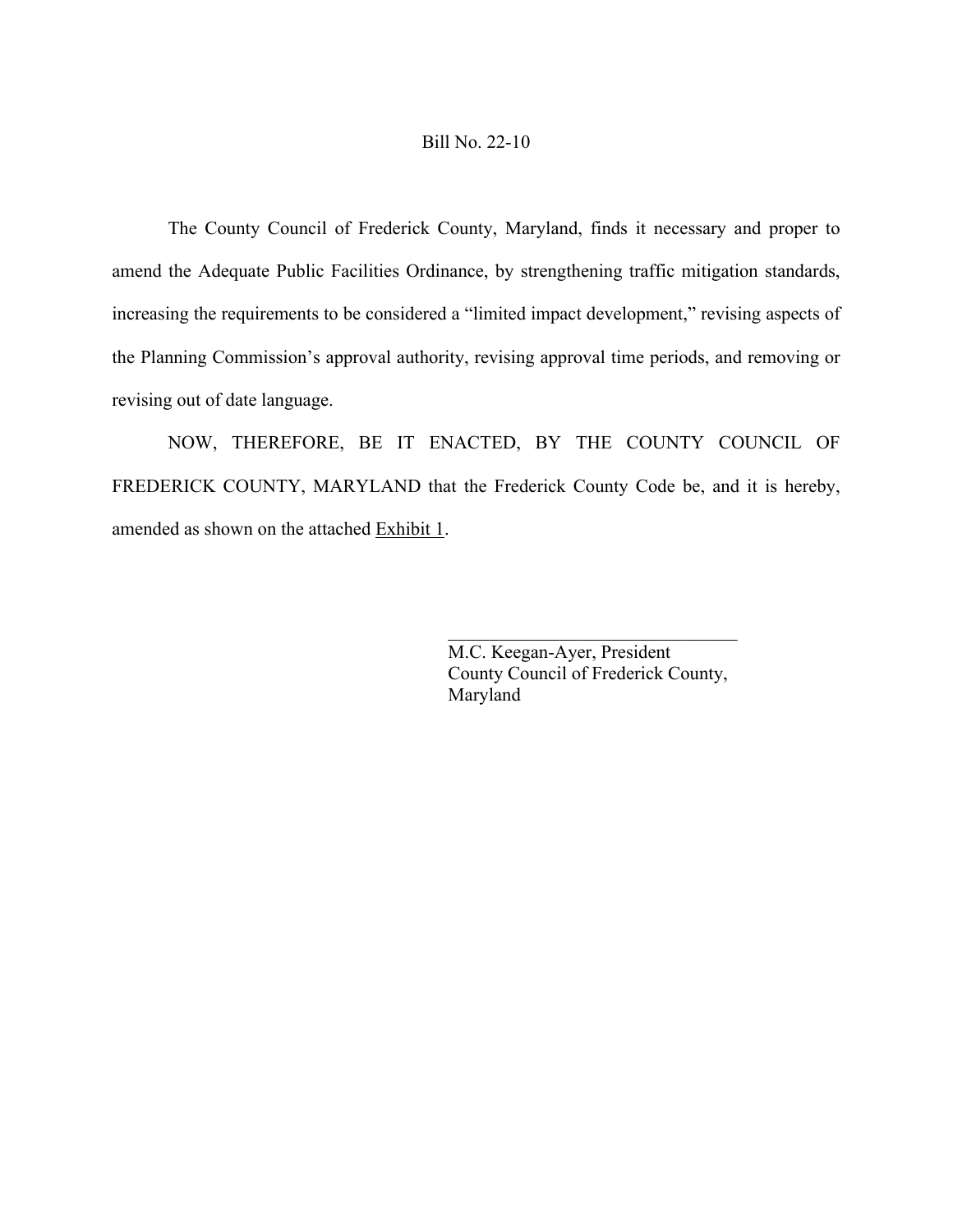## **Exhibit 1**

#### **§ 1-20. ADEQUATE PUBLIC FACILITIES.**

§ 1-20-5. **DEFINITIONS**.

 (B) In this chapter, the following terms are used as defined unless otherwise apparent from the context.

…

…

…

 **[**COMMUNITY DEVELOPMENT DIVISION (CDD). The Frederick County Community Development Division (abbreviated as CDD).**]**

 DIVISION. The Frederick County Division of Planning and Permitting, and any successor to this Division.

…

…

 LEVEL OF SERVICE (LOS). A standardized index of relative service provided by a transportation network element ranging from "A" to "F" with "A" representing free, unobstructed flow and "F" representing a forced flow beyond the capacity of the transportation network element, or in the case of intersections a measurement of delay where "A" represents the least delay and "F" the most, as defined in the "Highway Capacity Manual" published by the Transportation Research Board.

 LIMITED IMPACT DEVELOPMENT. A development that is projected (by the approved TIA) to lower the level of service (LOS) of a roadway by not more than 30% of one LOS and does not result in an LOS of "E" or "F".

 MORATORIUM. A moratorium or other legislation adopted by the county preventing the recordation of plats or halting a development because of inadequate school, road, water or sewer capacity.

…

 SCHOOL CONSTRUCTION FEE. A monetary fee, calculated as provided in § 1-20-62(E)**[**, which the developer may elect to pay to satisfy all or a portion of the school adequacy provisions of § 1-20-61 of this chapter**]**.

…

…

Underlining *indicates entirely new matter added to existing law.*

**[**Single boldface brackets with strikethrough**]** *indicates matter deleted from existing law.* \*\*\* **-** *indicates existing law unaffected by bill.* **Bill No. 22-10**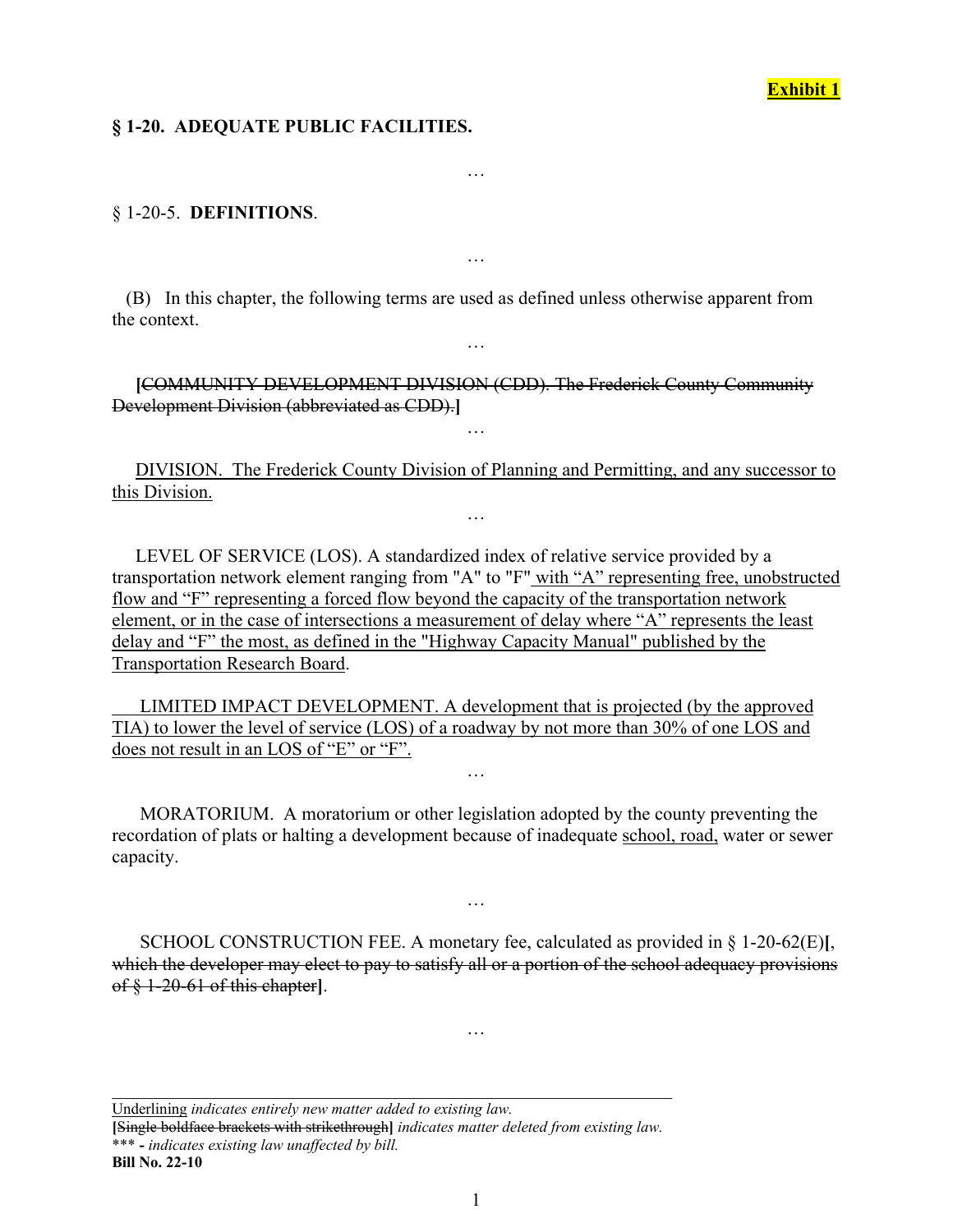## TRAFFIC IMPACT ANALYSIS (TIA). A report which assesses the traffic impact of a development proposal for testing road adequacy.

## § 1-20-7. EXEMPTIONS.

 (A) Minor residential subdivisions and public safety facilities are not subject to the requirements of this chapter. Except as specifically provided in this section, all other applications for development, whether for county or municipal facilities, or private sector projects, are required to obtain APFO approval.

…

 (B) The first 5 lots from an original parcel created by resubdivisions occurring after December 1, 1991.

 **[**(C) Any existing preliminary subdivision plat approved prior to December 1, 1991 shall be exempt from the requirements of this chapter for the following time periods as long as the preliminary approval remains valid:

(1) Residential development with valid preliminary approval:

6-100 units 3 years from December 1, 1991

101-500 units 5 years from December 1, 1991

 $-501 + \text{units} - 10$  years from December 1, 1991

(2) Nonresidential development with valid preliminary approval:

0-50 acres 3 years from December 1, 1991

51-200 acres 5 years from December 1, 1991

 $-201 + \text{acres} - 10$  years from December 1, 1991

 (3) All plats having preliminary approval and seeking extensions of approval must comply with subdivision regulations.

 (D) Any existing PUD with preliminary plat (Phase III) approval prior to the effective date of this chapter shall be exempt from the requirements of this chapter for the following time periods as long as the preliminary plat (Phase III) approval remains valid:

6-100 units 3 years from December 1, 1991

101-500 units 5 years from December 1, 1991

501 + units 10 years from December 1, 1991**]**

 (**[**E**]**C) Developments that meet the requirements of this chapter at the time of preliminary subdivision approval do not have to comply with the provisions of this chapter at the time of site plan approval.

(**[F]**D) Any project which qualifies as "housing for older persons" defined in  $\S$  1-20-5 hereof, and which meets the following criteria shall be exempt from the school**[**s**]** adequacy requirements of this chapter.

…

#### § 1-20-8. APPROVAL OF SUBDIVISIONS, SITE PLANS, PUDS AND MXDS.

 (A) All major residential subdivisions, major and minor commercial/industrial subdivisions, site plans, Planned Unit Development (PUD) and Mixed Use Development (MXD) Phase II plans, and revised subdivision, PUD and MXD Phase II or site plans resulting in an increase in density or intensity of use, received for approval, reapproval or extension by the Planning Commission shall meet the requirements set forth herein prior to preliminary plan**[**t**]** or site plan approval except as provided for in § 1-20-7.

 (B) Subdivision plats or site plans that do not meet the requirements for adequate public facilities in Articles III-VI herein shall not be granted preliminary subdivision or site plan

**[**Single boldface brackets with strikethrough**]** *indicates matter deleted from existing law.*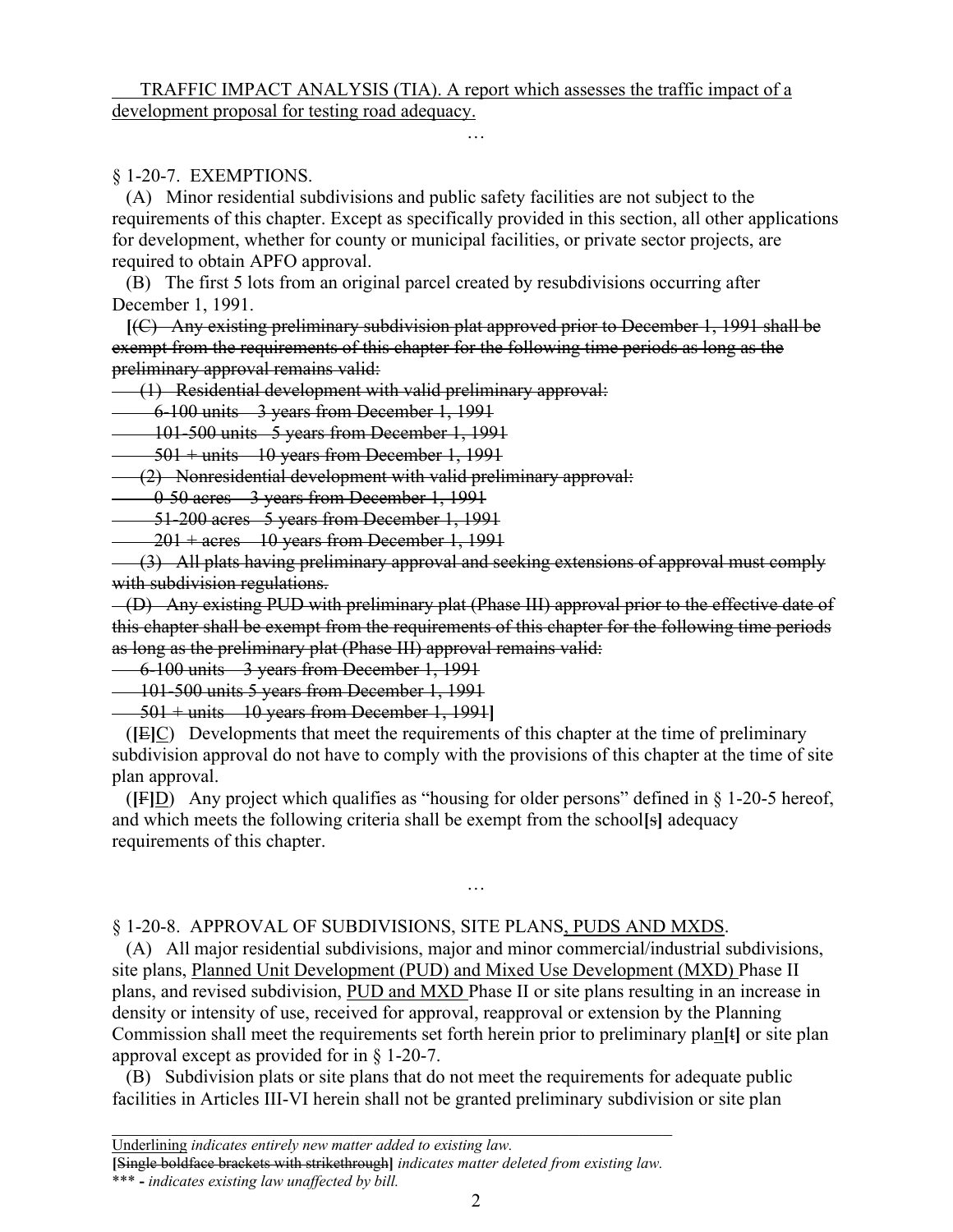approval by the Planning Commission. A conditional approval as allowed for in § 1-20-10 may be granted, provided no final approval shall be granted or lots recorded until the conditions set forth in the conditional approval have been satisfied.

 (C) Prior to the signing of a preliminary plan**[**t,**]** or site plan**[** or Phase II plan**]**, an adequate public facilities letter of understanding shall be **[**forwarded to**]** agreed to and signed by the Planning Commission and **[**to**]**the developer.

 (D) Approval of adequate public facilities as set forth in this chapter shall be valid from the date of the meeting at which approval of the preliminary subdivision or site plan approval is first granted by the Planning Commission for the following time period as long as the preliminary plan or site plan approval remains valid.

(1) Residential subdivisions.

| 3 years               |
|-----------------------|
| 4 years               |
| 6 years               |
| 8 years               |
| 10 years              |
| 11 years              |
| 12 years              |
| 13 years              |
| 14 years              |
| <del>15 years</del> ] |
|                       |

(2) Nonresidential subdivisions.

| $0-115,000$ square feet       | 3 years  |
|-------------------------------|----------|
| 115,001-230,000 square feet   | 4 years  |
| 230,001-560,000 square feet   | 6 years  |
| 560,001-1,100,000 square feet | 8 years  |
| $1,100,001 +$ square feet     | 10 years |

**[**Three years, plus one year per every complete 750 daily trip increment generated during the peak day of the site, up to a maximum of 15 years.**]**

(3) Nonresidential Site plans. For as long as the site plan approval remains valid.

 (4) At the request of the developer, for residential subdivisions with 50 or fewer dwelling units, the Planning Commission may **[**approve a preliminary plan, Phase II plan, or site plan**]**grant APFO approval for a time period **[**more or **]**less than that shown above, when the **[**increased or **]**decreased approval period can be justified by the developer.

 (5) If a developer is seeking concurrent subdivision and site plan approval, the APFO testing shall be required as part of the subdivision approval. Notes shall be placed on both documents specifying approved use(s).

 (E) At the request of, and upon submission of adequate justification by, the developer, the Planning Commission **[**shall**]**may extend the approval of adequate public facilities beyond the time frame provided in division (D) above if the Commission finds:

(1) All conditions of approval are being met; and

 (2) All unrecorded lots or unbuilt site plan structures meet the requirements for adequate school, road, water and sewerage capacity; or capacity is vested for improvements constructed for roads (§ 1-20-31(F), water (§ 1-20-41(E)), or sewer (§ 1-20-51(E)).

 (F) The Planning Commission may grant APFO approval for time frames beyond those specified in division (D) if preexisting conditions of rezoning or other required phasing

**[**Single boldface brackets with strikethrough**]** *indicates matter deleted from existing law.*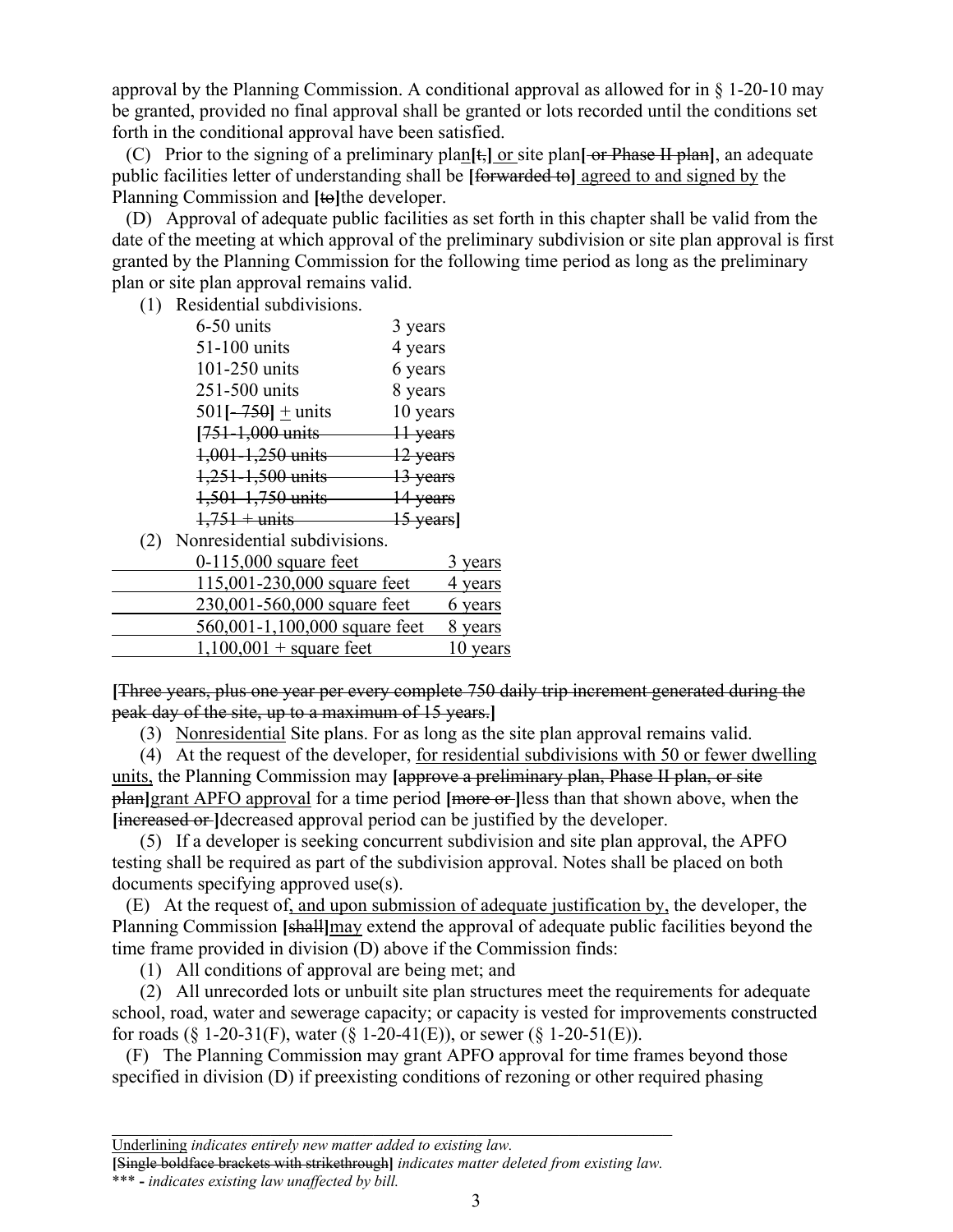limitations, such as those provided in subsections (L) and (M) below**[**§ 1-20-9**]**, warrant such action.

 (G) If the preliminary plan**[**t**]** or site plan approval expires or is voided prior to the recording of all lots, the unrecorded lots or in the case of site plans, unconstructed portion of the development, shall meet the requirements of this chapter prior to again obtaining preliminary subdivision or site plan approval.

(H) A developer seeking preliminary subdivision or site plan approval of a development must comply with the county subdivision regulations and zoning ordinance.

 (I) Prior to recordation of final plats all Health Department and county requirements must be met.

 (J) For all developments which were exempt from this chapter or for which APFO approval was granted, the subdivision lots must be recorded, or where no subdivision is required, substantial construction pursuant to the site plan must be commenced in order to remain exempt from future APFO testing.

 (K) (1) The developer may request that the time of approval for adequate public facilities for a development be extended if a moratorium has been imposed.

 (2) The Planning Commission shall grant the extension if the developer establishes each of the following:

(a) The county imposed a moratorium;

(b) The development had APFO approval at the time the moratorium was imposed;

(c) The D**[**d**]**ivision of Water and Sewer U**[**u**]**tilities **[**and solid waste management

**]**certifies that water and sewer capacity is adequate to serve the development or such portion as required.

(3) The duration of the extension of the time of the APFO approval shall be the longer of:

 (a) The length of time remaining for the APFO approval at the time the moratorium was imposed; or

(b) One year.

(4) Retesting of public facilities, other than water or sewer facilities, shall not be required.

(5) The developer must make this request within six months after the moratorium expires.

## § 1-20-9. RESERVED. **[** APPROVAL OF MIXED USE DEVELOPMENTS (MXDS) AND PLANNED UNIT DEVELOPMENTS (PUDS).

 (A) All MXD plans, PUD Phase II plans, or amended Phase II plans resulting in an increase in density or intensity of use, shall meet the requirements of this chapter prior to MXD plan or PUD Phase II plan approval or reapproval. **]**

 (L) A phasing plan indicating the density and rate of development in accordance with the availability of adequate public facilities may**[**shall**]** also be approved as part of the MXD plan or PUD Phase II approval or reapproval.

 (**[**B**]**M) All PUDs with existing Phase II approval as of December 1, 1991, will be required to**[**shall**]** meet the requirements of this chapter prior to preliminary plan[t] or site plan approval or reapproval. A phasing plan indicating the density and rate of development in accordance with the availability of adequate public facilities shall also be approved as part of the preliminary plan**[**t**]** or site plan approval.

**[** (C) MXD or PUD Phase II preliminary plans or site plans that do not meet the requirements for adequate public facilities in Articles III-VI herein, shall not be approved except as a conditional approval as allowed for in  $\S 1-20-10$  (A) or (B). Final plat approval may be granted and lots recorded as the conditions set forth in the conditional approval are met.

**[**Single boldface brackets with strikethrough**]** *indicates matter deleted from existing law.*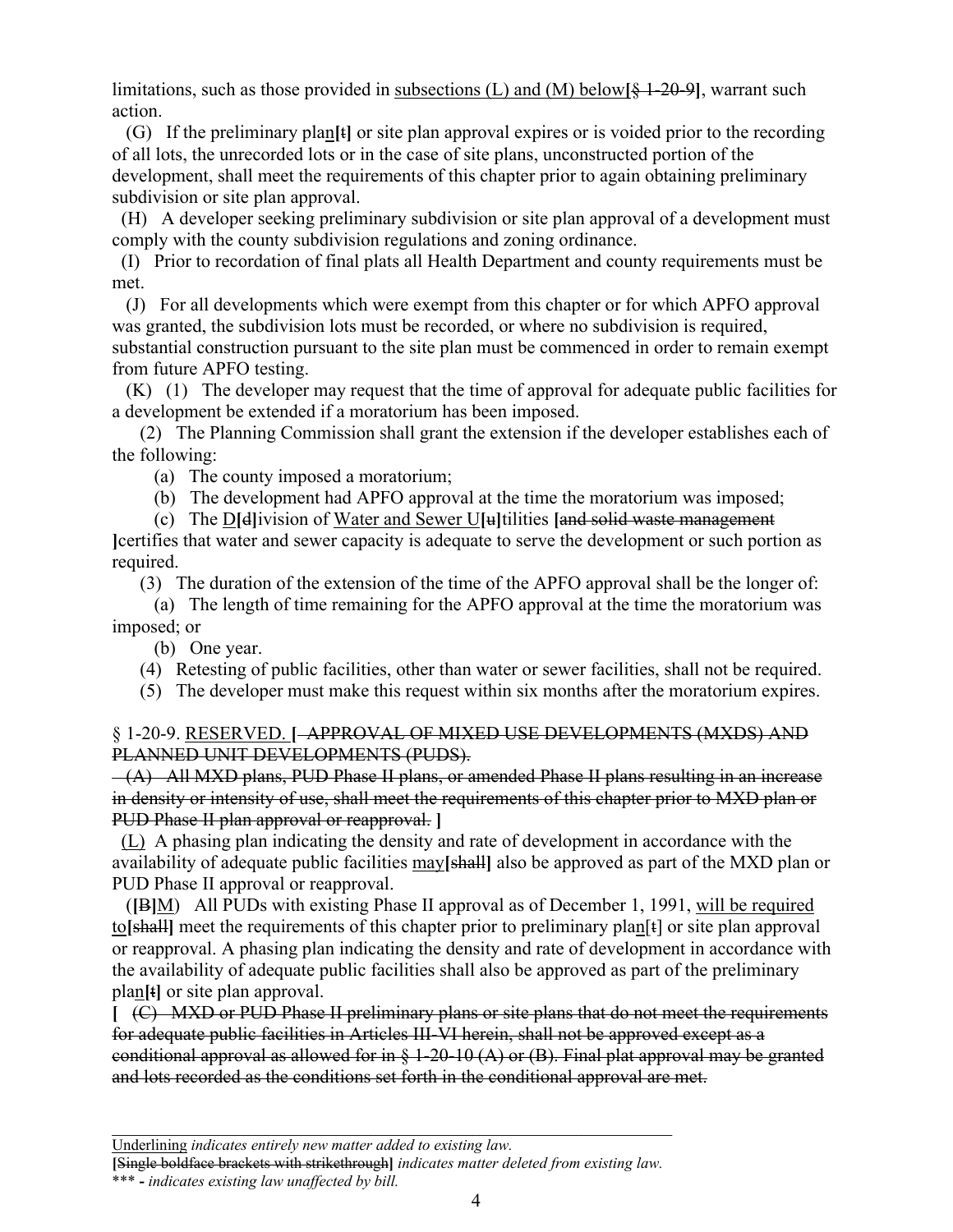$(-$ (D) Prior to the signing of the Phase II, or preliminary plat, an adequate public facilities letter of understanding shall be forwarded by the Planning Commission to the developer.

 (E) Approval of adequate public facilities for PUDs shall be valid for the length of time of the original Phase II plan approval. The preliminary plan APFO approval shall be based on the number of units approved on the Phase II plan. MXD approval time shall be based upon the number of units and size (acreage) of the preliminary plan.

 (F) If the Phase II or preliminary plat approval expires or is voided, then the unrecorded portion of the development shall meet the requirements of this chapter prior to again obtaining Phase II or preliminary plat approval.

 (G) All MXD or PUD developments seeking Phase II, preliminary subdivision or site plan approval must comply with the county subdivision regulations and zoning ordinance. (H) Prior to recordation of final plats all Health Department and Department of Public Works requirements must be met. **]**

#### § 1-20-10. CONDITIONAL APPROVAL.

 (A) Conditional site plan, or preliminary plan**[**t**]**, approval may be granted to a development that does not have adequate public facilities at the time of Planning Commission consideration, provided that the developer agrees to provide the necessary improvements to make the facility adequate as allowed for in  $\S$  1-20-11. If the developer improvements will not result in adequate capacity, conditional approval shall not be granted, and preliminary plan**[**t**]** and site plan approval shall be denied.

 (B) If any conditions of a Phase II or preliminary plat approval have not been met, **[** then**]** approval shall not be granted to a final subdivision plat.

 (C) If conditional site plan approval has been granted, a building permit shall not be issued until the conditions have been satisfied [, or ] and the public facilities have been determined to be adequate.

#### § 1-20-11. DEVELOPER OPTION.

 A developer shall have the option to: (1) provide the public facility improvements necessary to support the proposed development and to ensure adequacy of public facilities set forth in this chapter; or (2) wait for public facilities to become adequate by improvements made pursuant to the CIP or other sources. A county, state or municipal agency may participate in the improvements.

#### § 1-20-12. ESCROW ACCOUNTS FOR CONTRIBUTIONS TO ROAD IMPROVEMENTS FOR LIMITED IMPACT DEVELOPMENTS.

 (A) In lieu of either providing the public facility improvements or waiting for public facilities to become adequate as provided in § 1-20-11, the developer of a **[**"**]**limited impact development**[**" (as defined below)**]** shall have the option of contributing money to an escrow account as set forth in this section, provided the Planning Commission determines that the developer has fulfilled each of the requirements of this section for such contribution.

 (B) The amount of money the developer shall be required to place in the escrow account (whether the escrow account is established or to be established) for its limited impact development shall be the proportionate share of the costs attributable to that limited impact development of making the road improvements required to satisfy the roads adequacy requirements in § 1-20-31 for that limited impact development. This proportionate share shall be based on an equitable allocation of traffic trips in the peak hour, and in the critical direction or movement, that the proposed limited impact development is estimated to cause, when measured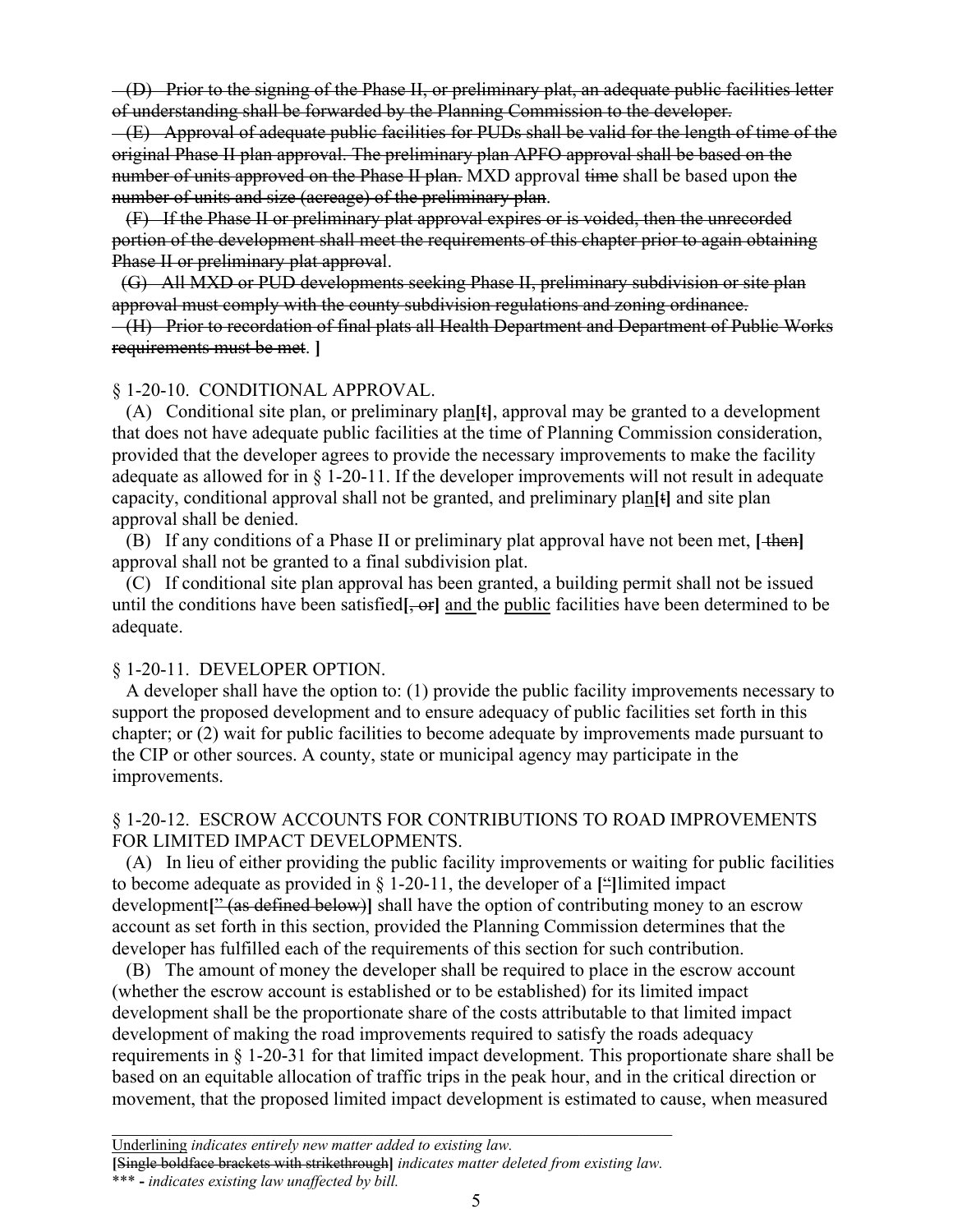against and accounting for the additional capacity that the proposed road improvement will create. In arriving at the equitable allocation for that limited impact development, the Planning Commission shall consider the traffic impact of the limited impact development as it relates to the entire road improvement being proposed. The Planning Commission shall determine the equitable allocation based on the procedures outlined in the Guidelines.

 (C) The limited impact development applicant may request that the proposed road improvement be designed or re-designed to create more new capacity than that which is required for that limited impact development to satisfy the adequacy requirements in  $\S$  1-20-31, if the Planning Commission determines that the road link or intersection to be improved by the road improvement will require greater improvement to accommodate other additional future development in the area consistent with the County Comprehensive Plan.

 (D) Once a road improvement is approved for a particular road link or intersection and an escrow account is established, subsequent development applications for limited impact developments shall either: (i) contribute its equitable allocation of the approved road improvement to that escrow account, until such time that the account is closed by the county; or (ii) build the approved road improvement.

 (E) The Planning Commission shall approve the escrow account contribution request for a limited impact development if the Planning Commission determines (based on the approved TIA and the Guidelines) that it would not be equitable to impose the entire cost of the required road improvements on that limited impact development because it would not have a substantial adverse impact on traffic.

 (F) The Planning Commission may approve a fee-in-lieu **[**payment**]**escrow account contribution request, as determined by the state or county, which shall not be subject to proportionate share requirements, if the constructed improvements necessary to establish adequacy are practically infeasible due to circumstances beyond the control of the applicant but which may be feasible if constructed as a public **[**project or by others.**]**or a public-developer partnership project. The applicant shall provide justification for the request and the proposed feein-lieu payment shall be consistent with the scope of the project, but not less than 10 percent of the estimated cost of the improvements.

 (G) **[**A limited impact development is a development that is projected (by the approved TIA) to lower the level of service of a roadway by no more than 50% of one level of service. However, for a limited impact development which will impact a roadway by between 25% and 50% of one level of service, the**]**The Planning Commission may disapprove the escrow account contribution request for a limited impact development which will impact a roadway by between 15% and 30% of one level of service, if the Planning Commission determines that 50% or more of the escrow account funds, including the limited impact development applicant's proportionate share, have been accumulated in an escrow account for that road improvement. In determining whether a development has a limited impact, the Planning Commission shall consider the general requirement in § 1-20-6(B) that the developer not avoid the intent of this chapter by submitting piecemeal applications and may deny an escrow request for a piecemeal application.

 (H) Once an escrow account is established, any non-exempt developer generating more than 5 trips during the peak hour of the adjacent street, as defined in § 1-20-5, having an impact on the road improvement project shall be required to pay its proportionate share into the escrow account or, if applicable, make the road improvements as provided in  $\S$  1-20-11 to gain adequate public facilities approval to allow development to proceed.

 (I) The escrow account shall be maintained by the county in an interest bearing account and shall be used solely for road improvements benefitting the property as determined by the county. While in most cases the escrow payments will be explicitly allocated to specific improvements at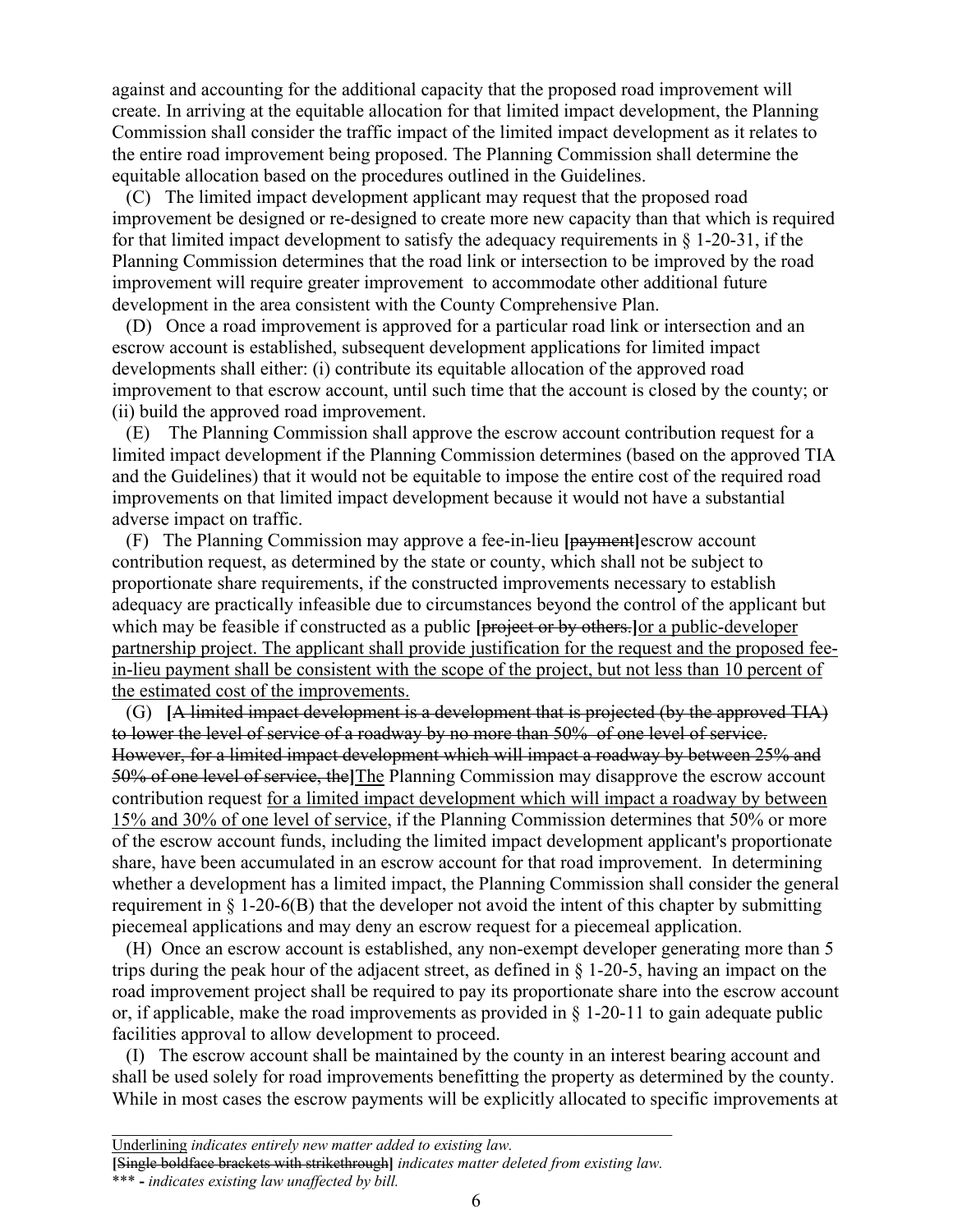certain locations, escrow funds may be reallocated for any transportation improvements within the same link or intersection, as outlined in the Guidelines, so long as the transportation improvements provide an identifiable benefit to the roadway links or intersections affected by that development. If, after 10 years from the date of the first escrow account contribution, the county determines that there is no reasonable probability of implementing the transportation improvements described above in the next 6 years, the escrow account may be closed. The funds in the escrow account may be transferred to another escrow account within the same planning region, at the discretion of the Planning Commission, for the purpose of constructing other unbuilt escrow account projects. If the money paid into an escrow account for road improvements exceeds actual costs, the applicant may seek a refund. Any application for refund must be filed with the Director of Finance within 1 year of the time at which the funds become available for refund.

 (J) If the Planning Commission approves an escrow fund for road improvements under this section and the development meets all other requirements under this chapter, then the Planning Commission shall grant APFO approval to the development**[** conditional site plan, preliminary plat or Phase II plan approval**]**.

…

### § 1-20-20. ADMINISTRATIVE AGENCY /DETERMINATION OF ADEQUACY.

 (A) The Adequate Public Facilities Ordinance shall be administered by the **[**Community Development Division (CDD)**]**Division. All applications, maps, and documents related**[**ive**]** to **[**subdivision, PUD, MXD, PDR, or PDE Phase II or site plan approval and subject to **]** the provisions of this chapter shall be submitted to **[**CDD**]**the Division which will review all information and present the relevant information and its recommendations to the Planning Commission.

(B) Final determination of adequacy shall be the responsibility of the Planning Commission.

### § 1-20-21. REFERRAL TO OTHER AGENCIES/PUBLIC COMMENT.

 (A) The Division**[** CDD**]** may refer the subdivision, site **[**and **]**development, and PUD and MXD Phase II plans to any county agency or any other agency it deems appropriate for its review, comments and/or recommendations pertaining to the adequacy of public facilities, and these recommendations shall be considered by the Planning Commission in making its decision. Where a development impacts municipal facilities, that municipality shall be referred a copy of the **[**Phase II,**]** subdivision **[**,**]** or site **[**or **]**development plan for review and comment.

…

#### § 1-20-23. AMENDMENTS.

 (A) The county governing body may amend the provisions of this chapter through its legislative process if **[**the county governing body determines that any such**]**the amendment will be in the best interest of the citizens of the county and consistent with the general intent of this chapter.**[** Proposals for an amendment may be initiated by resolution by the county governing body.**]**

 (B) The **[**P**]**proposed legislation**[**amendments**]** shall be **[**filed with CDD and **]**referred to the Division and all municipalities within the county having adequate public facility ordinances for

\_\_\_\_\_\_\_\_\_\_\_\_\_\_\_\_\_\_\_\_\_\_\_\_\_\_\_\_\_\_\_\_\_\_\_\_\_\_\_\_\_\_\_\_\_\_\_\_\_\_\_\_\_\_\_\_\_\_\_\_

Underlining *indicates entirely new matter added to existing law.*

**<sup>[</sup>**Single boldface brackets with strikethrough**]** *indicates matter deleted from existing law.*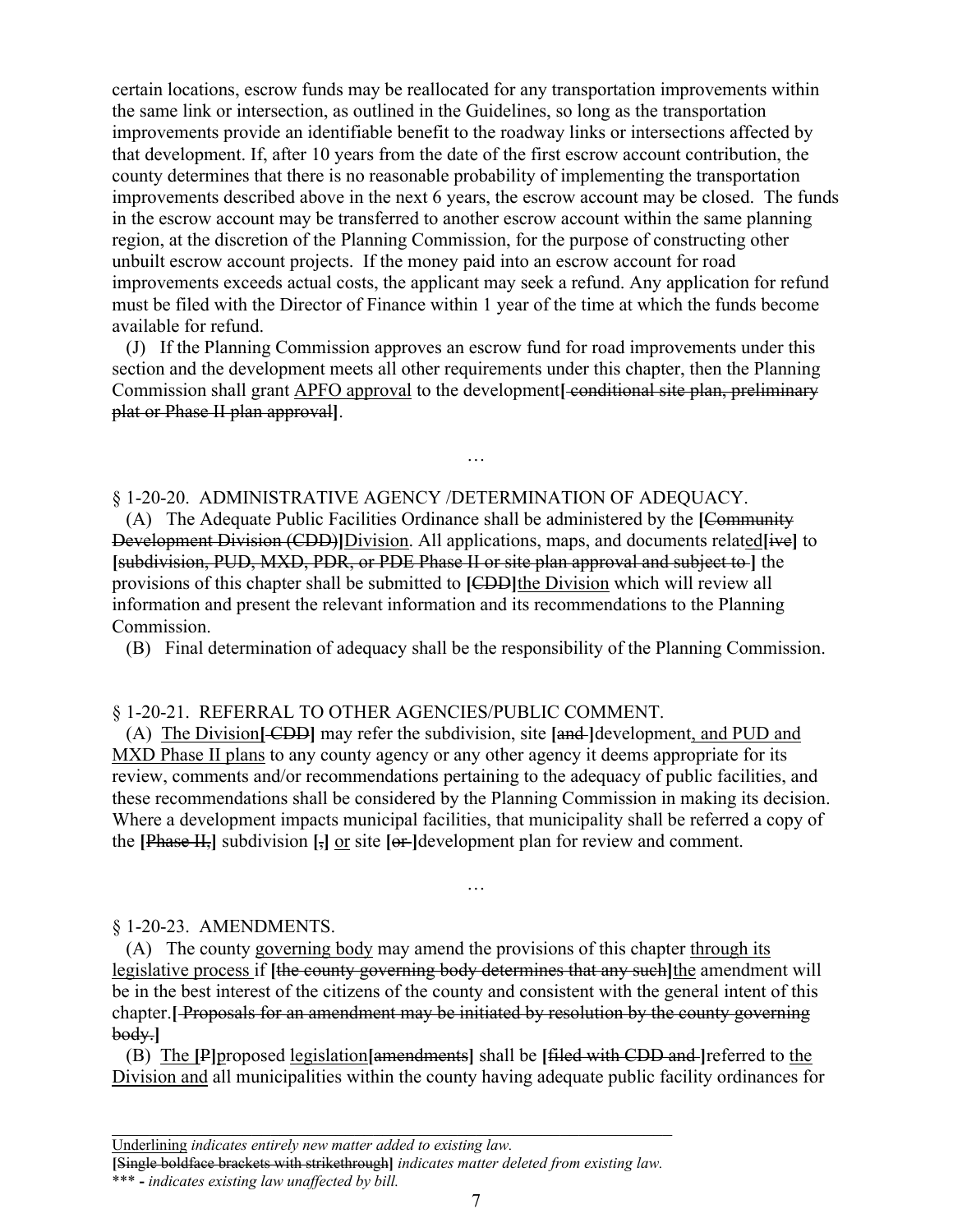review and comment. The comments received from the municipalities shall be referred to the Planning Commission, County Executive and County Council for **[**their **]**consideration.

(C) The Planning Commission shall hold a public hearing on the proposed

legislation**[**amendments**]** and shall submit its recommendations **[**or proposals **]**to the County Executive and County Council as soon as practicable after the public hearing. **[**within 32 days of the public hearing.

 (D) The County Council shall hold a public hearing on the proposed legislation**[**amendments**]** and shall render a decision **[**within 60 days of **]** after the public hearing.

 (E**[**C**]**) Notice of the time and place of the Planning Commission and initial County Council public hearing, together with a summary of the proposed amendment, shall be published in at least 1 newspaper of general circulation in the county once each week for 2 successive weeks, with the first such publication of notice appearing at least 14 days prior to the hearing.

…

ARTICLE III: ROADS

Section

1-20-30 Thresholds

1-20-31 Determination of adequacy

#### § 1-20-30. THRESHOLDS.

 (A) Except where an APFO escrow account (§ 1-20-12 (H)) has already been established, this article does not apply to developments which are expected to generate **[**50**]**25 or less total vehicle trips during the highest daily peak hour of the adjacent street traffic, as defined by the most recent edition of the Institute of Transportation Engineers (ITE) "Trip Generation Manual," or the Frederick County Guidelines for the use category determined by the **[**county**]**Division. Site generated trips are the sum of all peak hour traffic trips in and out of the proposed site.

 (B) In determining whether a proposed development exceeds the thresholds described in § 1-  $20-30(A)$ , all land at one location within the county under common ownership or control by a developer shall be included. A developer shall not purposefully avoid the intent of this section by submitting piecemeal applications for **[**Phase II plans,**]** preliminary plan**[**t**]**s or site plans. However, a developer may seek approval of only a portion of a subdivision or development, even if the site would generate less trips than the thresholds in this section, provided that upon seeking approval of the remaining subdivision or development which generates trips greater than the thresholds, including that approved previously under this subsection, the development shall comply with the requirements of this section.

## § 1-20-31. DETERMINATION OF ADEQUACY.

 (A) **[**For**]**If a development application**[**s**]** meets**[**ing**]** or exceeds**[**ing**]** the thresholds outlined in § 1-20-30, a traffic impact analysis (TIA) shall be prepared, and the Planning Commission shall determine if the road adequacy requirements of this chapter have been or will be met. [and a finding of adequacy shall be determined by the Planning Commission.] The portion of existing road(s) required to be adequate shall be determined by the **[**county**]**Division, based on the completed and signed Notice of Intent to Develop (NID), as required in the G**[**g**]**uidelines, and either a pre-study conference or documented correspondence between the county and the developer. The **[**county**]**Division shall use the G**[**g**]**uidelines to adopt a reasonable study area based on sound traffic engineering knowledge of the site and the surrounding area. Upon finalization of the study area or scope, the Division shall make this documentation available to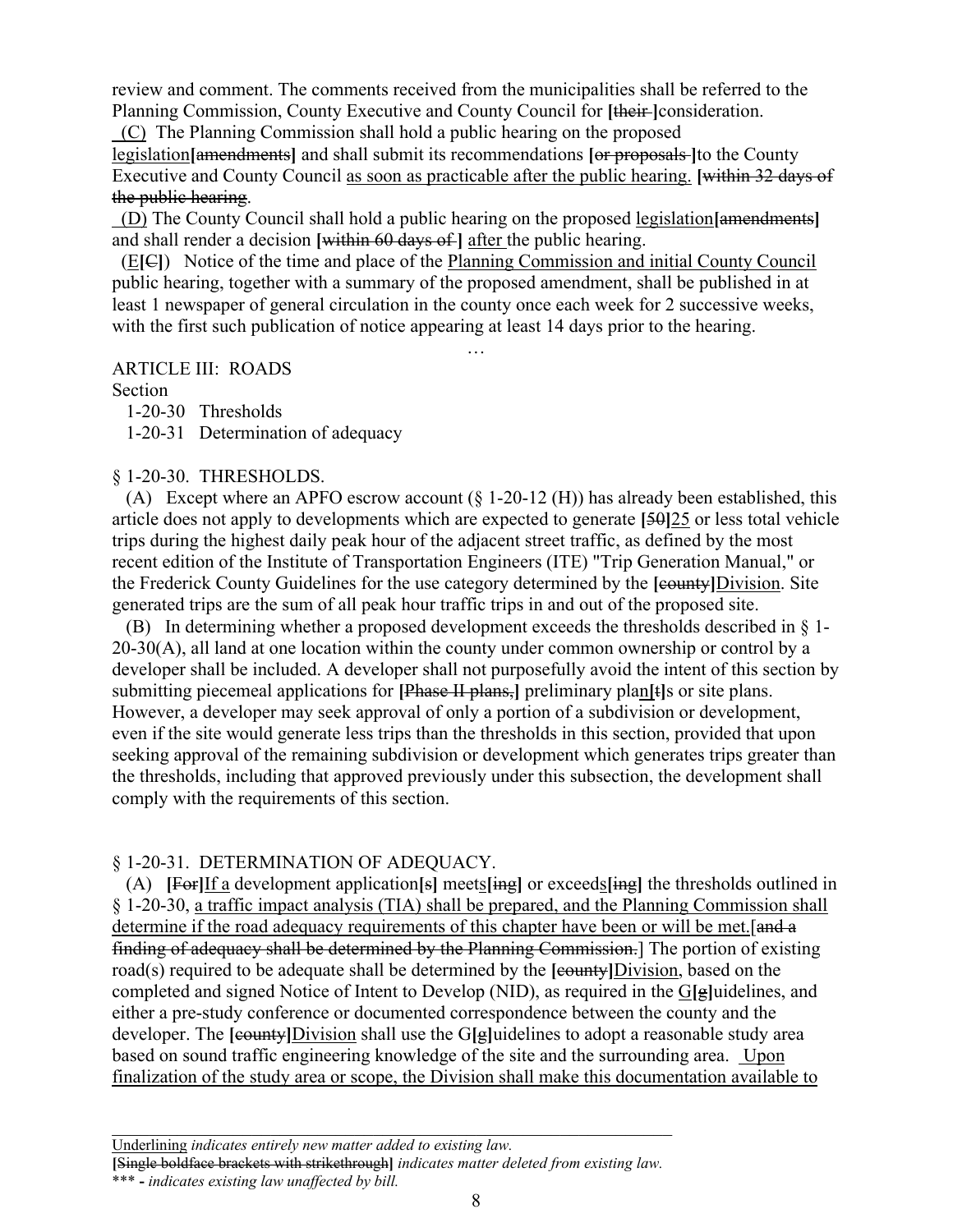the public on the county website. Any disputes regarding study area or scope, whether raised prior to or after the adoption of a study area, shall be resolved by the Planning Commission.

 (1) All freeway and expressway mainlines and the uninterrupted flow portion of ramps shall be exempt from the requirements herein.

 (2) All other roads and intersections in the county shall be subject to the requirements herein.

 (B) Review of the TIA shall be the responsibility of the Division or its designee. The Division will determine if the TIA adequately and accurately examines the existing roads and intersections within the identified study area or scope and determine if the TIA meets the provisions of this chapter, the Guidelines, and the policies of the Division. Upon acceptance of the TIA, the Division shall provide the completed documentation to the Planning Commission and make a copy available to the public on the county website.

 (**[**B**]**C) The TIA shall be prepared for the design hours, which are defined as the peak hours which will be most affected by the proposed development; i.e., any combination of a.m., midday, p.m., evening, weekend peak hour of the adjacent street, or peak hour of the generation by the land use as determined by the **[**county**]**Division. The TIA shall include, but not be limited to:

 (1) Vehicle trip generation by the proposed development and traffic expected to be generated by approved development in the study area as outlined in the  $G[\mathbf{g}]$ uidelines and as determined by the **[**county**]**Division. The latest edition of the ITE "Trip Generation Manual" shall be used unless specifically applicable rates are identified in or permitted by the G[g]uidelines;

 (2) LOS capacity analysis of all required roadway corridors, intersections and links for existing conditions and specified intermediate and future conditions with and without the proposed development as delineated in the  $G[\frac{1}{g}]$ uidelines;

 (3) In cases where traffic safety is identified as an issue by the **[**county**]**Division or Maryland Department of Transportation State Highway Administration (MDOT SHA), reported traffic crashes for the last 3 years for which data is available;

 (4) Transportation improvements currently fully funded for construction in the most recent CIP or CTP by or before the year of expected completion of the project or project phase, assuming the project buildout criteria in § 1-20-8;

 (5) Other improvements approved and permitted by the county, state or a municipality, or under construction, with a certification by that agency that construction is likely to be completed concurrent with the opening of the development project; and

(6) Any other information that may reasonably be required by the  $[*county*] Division to$ effectively evaluate the road network or application.

 (**[**C**]**D) All TIAs shall use the analysis procedures and methodologies set forth in the G**[**g**]**uidelines.

 (**[**D**]**E) Using methodologies specified in the G**[**g**]**uidelines, the following level of service criteria shall be met to determine road adequacy.

**[** (1) Signalized intersections and roundabouts located within designated growth boundaries in the County Comprehensive Plan shall be considered adequate if a LOS "E" or better is maintained. Signalized intersections and roundabouts located outside of these areas shall be considered adequate if a LOS "D" or better is maintained.

 $(2)$  All other roadways links, unsignalized intersections and corridors when required by the county, based on sound traffic engineering principles, shall be determined to be acceptable if a LOS "E" or better is maintained or mitigation is provided in accordance with the guidelines.**]**

 (1) For developments which are expected to generate greater than 50 total vehicle trips during the highest daily peak hour of the adjacent street traffic, then

\_\_\_\_\_\_\_\_\_\_\_\_\_\_\_\_\_\_\_\_\_\_\_\_\_\_\_\_\_\_\_\_\_\_\_\_\_\_\_\_\_\_\_\_\_\_\_\_\_\_\_\_\_\_\_\_\_\_\_\_ Underlining *indicates entirely new matter added to existing law.*

**[**Single boldface brackets with strikethrough**]** *indicates matter deleted from existing law.*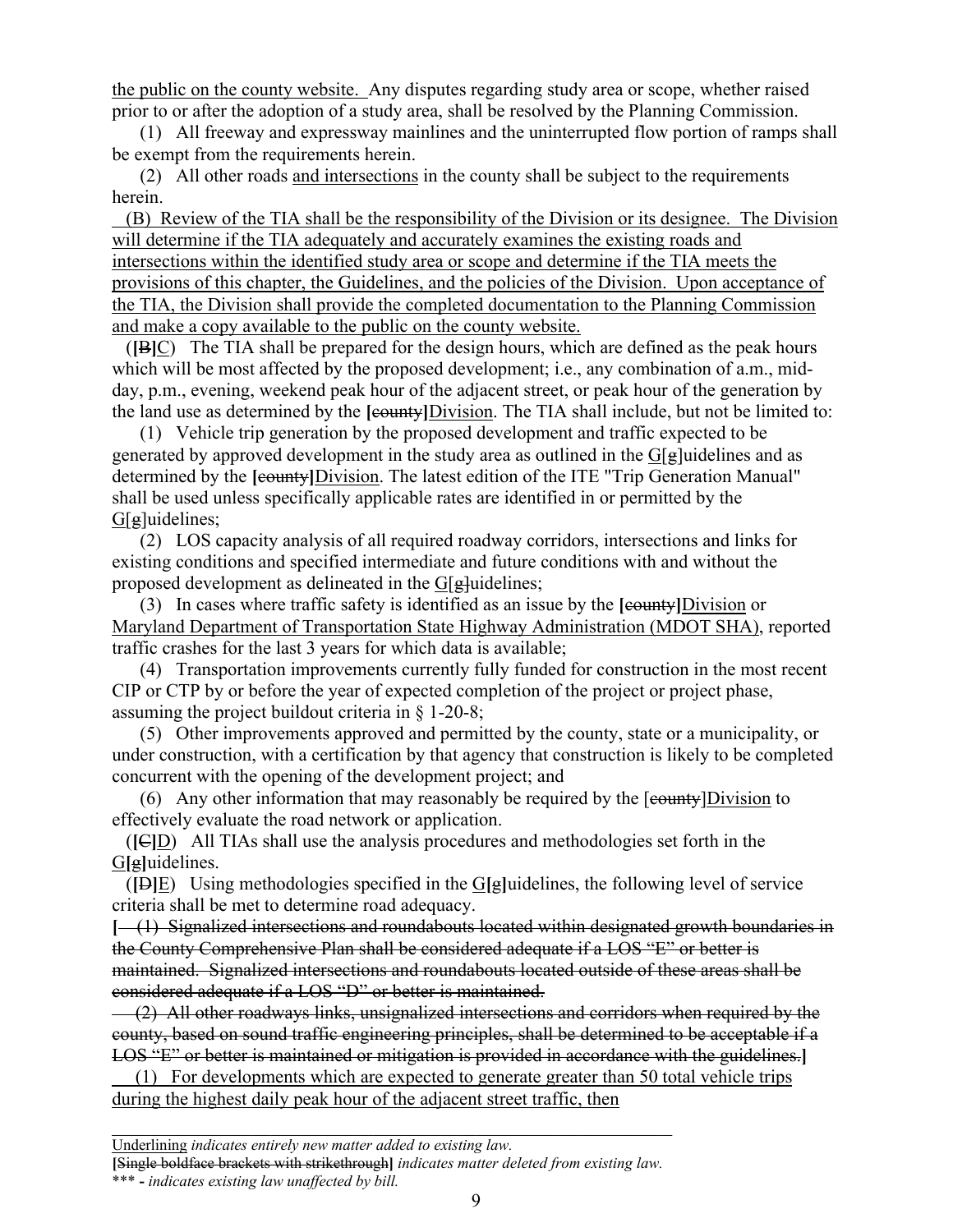(a) Signalized intersections and roundabouts will be considered adequate if a LOS "D" or better is maintained.

(b) All other roadway links, unsignalized intersections and corridors, when required by the Division, based on sound traffic engineering principles, will be considered adequate if a LOS "D" or better is maintained, or mitigation is provided in accordance with the Guidelines.

 (2) For developments which are expected to generate 50 or fewer total vehicle trips during the highest daily peak hour of the adjacent street traffic, then

(a) Signalized intersections and roundabouts located within designated growth boundaries in the County Comprehensive Plan will be considered adequate if a LOS "E" or better is maintained.

(b) Signalized Intersections and roundabouts located outside of these growth areas shall be considered adequate if a LOS "D" or better is maintained.

(c) All other roadway and ramp links, unsignalized intersections and corridors when required by the Division, based on sound traffic engineering principles, shall be determined to be acceptable if a LOS "D" or better is maintained or mitigation is provided in accordance with the Guidelines.

 (3) For land uses resulting in seasonal or irregularly scheduled special events or activities, which will generate relatively large amounts of traffic, generally not impacting the peak hour of the adjacent streets, adequacy may be determined by review of a traffic management plan (TMP), if required by the **[**county**]**Division. The projected number of vehicle trips for each special event, the classification and character of the roads which will be utilized to transport vehicles to and from the event, and the number of days per year the event will be held, shall be considered. The TMP shall be in accordance with the G**[**g**]**uidelines and supplement the specific standards set forth in subsections (B) and (C) above, as determined by the Planning Commission. In the event the facility would also contain permanent regular uses, in addition to special events, the regular peak period uses of the facility must be reviewed and comply with all parts of this article.

 (**[**E**]**F) Master plan bicycle and/or pedestrian facilities, as well as any sidewalks, shall be constructed or improved if these facilities are either non-existent or deemed inadequate by the Division. The Planning Commission may approve a fee-in-lieu of an improvement if justified by the Developer.

 (G**[**E**]**) If the road facilities are determined to be inadequate to accommodate the traffic flow projected by the TIA, the preliminary plan**[**, Phase II**]** or site plan approval shall be denied, except as provided for in § 1-20-10.

 (H**[**F**]**) Transportation facilities necessary to mitigate inadequacies shall be determined by the Planning Commission after reviewing the entire record, including the TIA, TMP, safety considerations, sight distance, horizontal curvature, vertical grades, roadway section, structural adequacy of roads and bridges, bike and pedestrian needs, and MDOT SHA**[**Maryland State Highway Administration**]** comments; and improvements, when justified to support or complement the development, or mitigate its impacts, may be provided by the developer as prescribed in § 1-20-12.

 (I**[**G**]**) A development shall be responsible only for the construction of roadway improvements that mitigate those trips that will be generated by the development.

 (J**[**H**]**) If the development provides full mitigation (construction or fair share contribution to escrow accounts as required under the LOU or DRRA) of APFO road improvements for a development within the APFO approval period, the APFO road approval shall be vested for the capacity created by the improvements and shall not be subject to further APFO roadway testing

\_\_\_\_\_\_\_\_\_\_\_\_\_\_\_\_\_\_\_\_\_\_\_\_\_\_\_\_\_\_\_\_\_\_\_\_\_\_\_\_\_\_\_\_\_\_\_\_\_\_\_\_\_\_\_\_\_\_\_\_ Underlining *indicates entirely new matter added to existing law.*

**<sup>[</sup>**Single boldface brackets with strikethrough**]** *indicates matter deleted from existing law.*